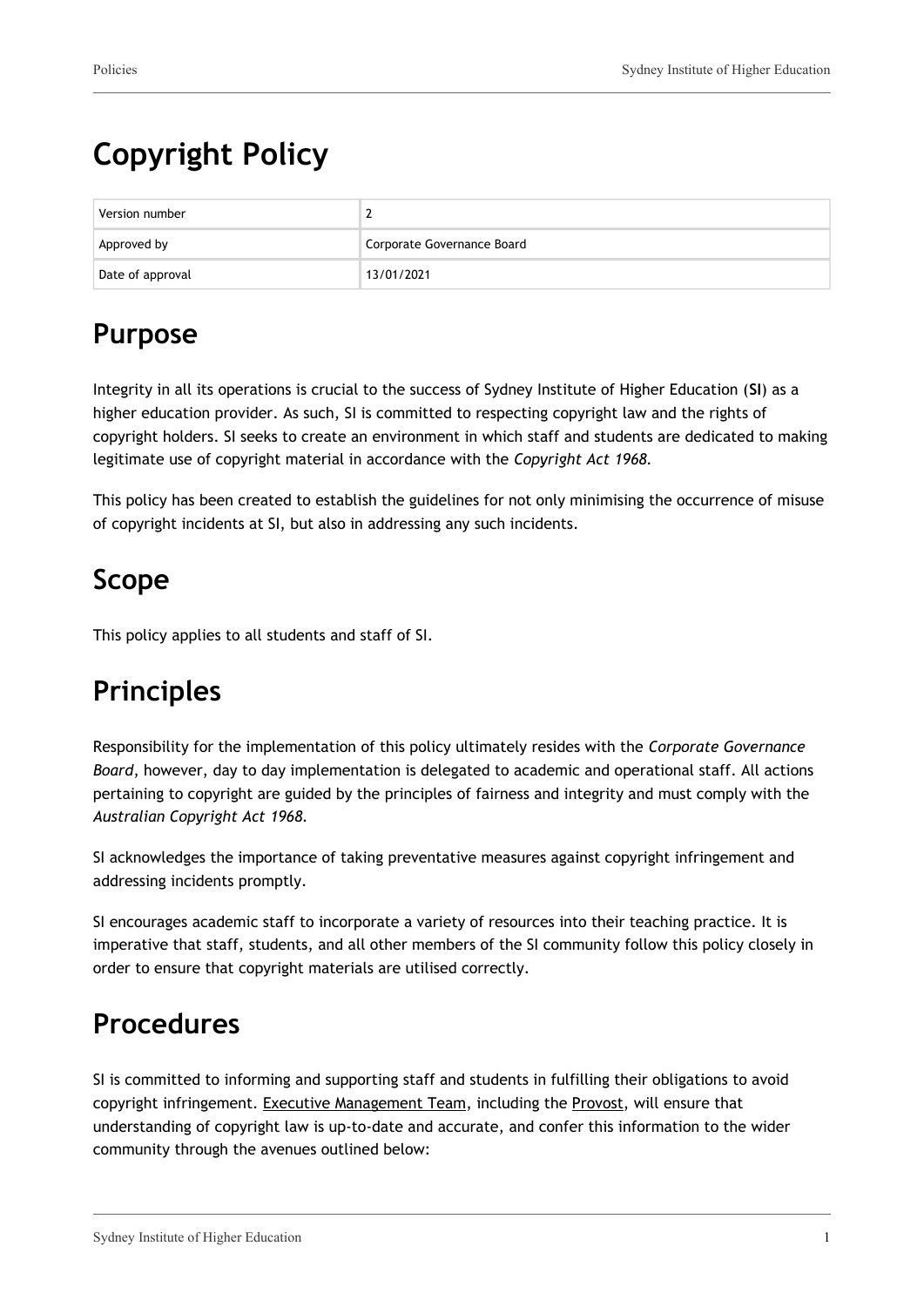- All staff and students will be trained to comply with copyright law during their respective induction and orientation programs.
- Annual mandatory training for all members of staff. The training will cover key aspects of this policy as well as the *Australian Copyright Act 1968.*
- Provision of the relevant information on SI website, student portal, and as part of class workshops and assignments.
- Managers and academic staff are available to answer questions regarding use of copyright material.

Through the above mechanisms, SI aims to prevent instances of copyright infringement.

#### *Copyright infringement*

SI has established processes to protect against copyright infringement. In respect to student work, where there is copying, the process is established in the *Misconduct Policy*. In respect to other copyright infringements, the process is established in the *Compliance Framework Policy*.

Should SI become aware of a copyright infringement, the issue will be addressed and resolved in a timely manner by the *Academic Board* who provide the *Corporate Governance Board* advice about academic risks.

Following an incident, the Provost and the *Academic Board* will take all reasonable measures to prevent the same situation occurring in the future within the limits of the *Academic Board*'s authority and provide the *Corporate Governance Board* advice about further measures that the *Corporate Governance Board* can put in place to mitigate any future copyright infringement at SI.

If the *Corporate Governance Board* is made aware of a case of serious copyright infringement, they may choose to refer the matter to external authorities.

Program Directors will be in charge of overseeing compliance with the *Copyright Policy* amongst students. Executive Management Team will be working with the *Audit and Risk Committee* and will oversee compliance with this policy amongst staff.

#### *Proper use of copyright material*

SI may produce multiple copies of copyright material if it is for the sole purpose of teaching.

As per the *Australian Copyright Act,* academic staff members may produce multiple copies of the following:

- No more than fifteen pages of any literary work.
- A published article from an academic journal.
- Up to 1% of the total number of pages in a document, or two pages of a total document in a literary work, whichever is greater.
- A "reasonable portion" of a copyrighted document, which is less than ten pages or 10% of the total work.

Copies must never be sold for profit. They must be correctly labeled with the original author's name, SI's name, note on proper use of the copy, and copy creation date. One copy of any copied material must be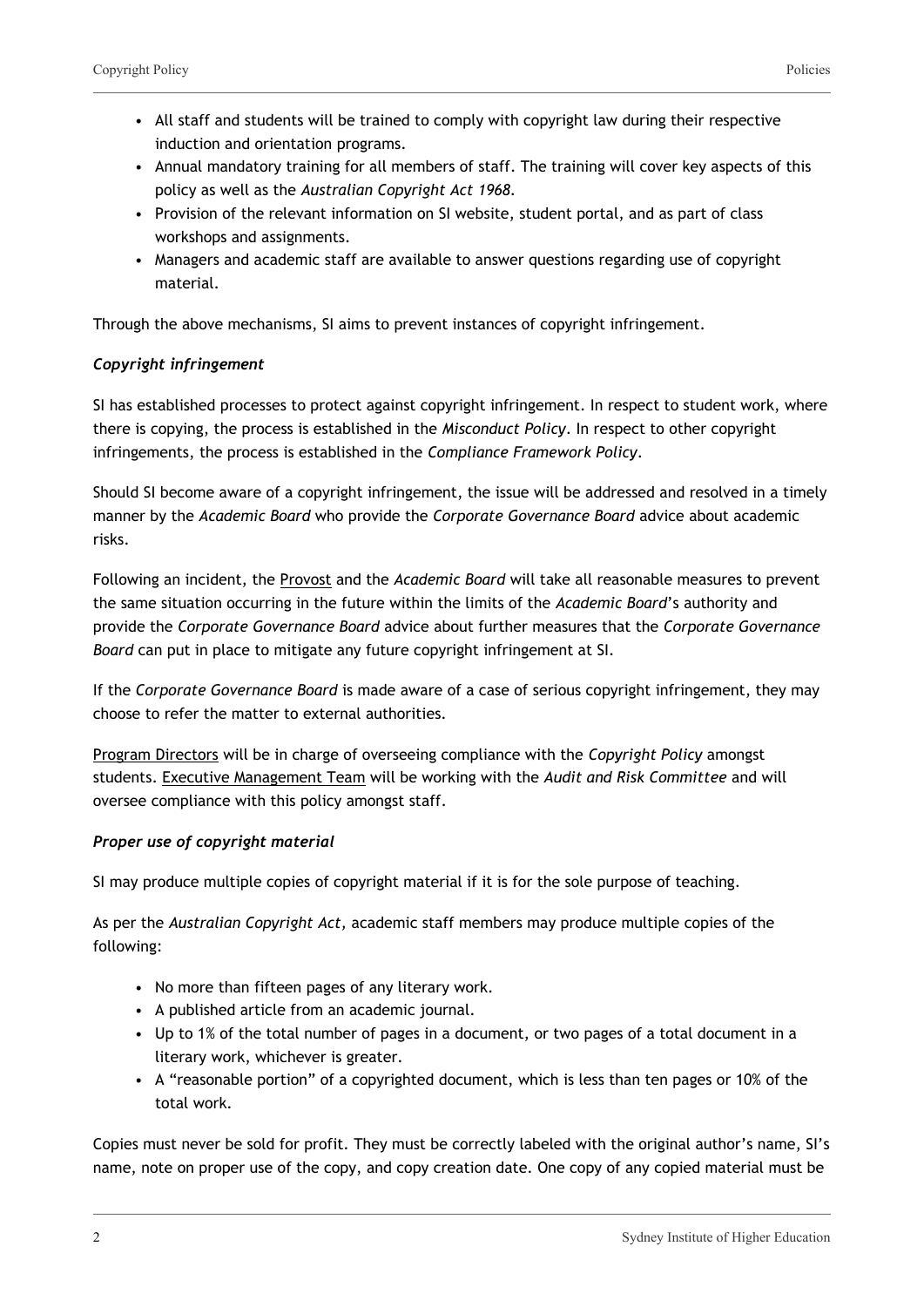retained for at least 4 years in accordance with state *Records Authority of NSW GDA23 – General Retention and Disposal Authority: University Records.*

SI may seek permission directly from the copyright holder to use materials outside the above directives, in which case permission must be received in writing and kept on record by SI.

Any copyrighted work may be used freely fifty years after the death of the author (death before 1955) or seventy years after the author's death (death after 1955).

For more information refer to the *Australian Copyright Act.*

### **Policy Implementation and Monitoring**

The *Corporate Governance Board* delegates responsibility for the day-to-day implementation of this policy to the *Academic Board* and Provost.

The *Academic Board*, in accordance with the *Compliance Calendar*, will review all periodic reports from relevant committees and staff members.

Additionally, the *Academic Board* will review all relevant student complaints, concerns raised by staff members, and instances of student or staff misconduct on an ongoing basis.

The *Academic Board*, in accordance with the *Compliance Calendar*, will submit periodic reviews to the *Corporate Governance Board* regarding compliance with the *Copyright Policy* and the *Copyright Act.*

The *Corporate Governance Board* must ensure that findings are taken into account in planning, quality assurance and improvement processes.

## **Definitions**

**Copyright:** copyright is defined in the *Australian Copyright Act 1968*, and includes the legal right of the creator to reproduce, communicate, publish, sell, or distribute content and intellectual property exclusively for a fixed number of years.

**Copyright infringement:** a violation of the *Copyright Act* with potential legal ramifications. Can be either intentional or unintentional.

**SI Community:** Consists of staff, students and other stakeholders of SI.

### **Review schedule**

This policy will be reviewed by the *Corporate Governance Board* every three years.

| Version History |                            |                |                 |                   |
|-----------------|----------------------------|----------------|-----------------|-------------------|
| Version number: | Approved by:               | Approval date: | Revision notes: | Next review date: |
|                 | Corporate Governance Board | 13/11/2017     |                 | 13/11/2020        |